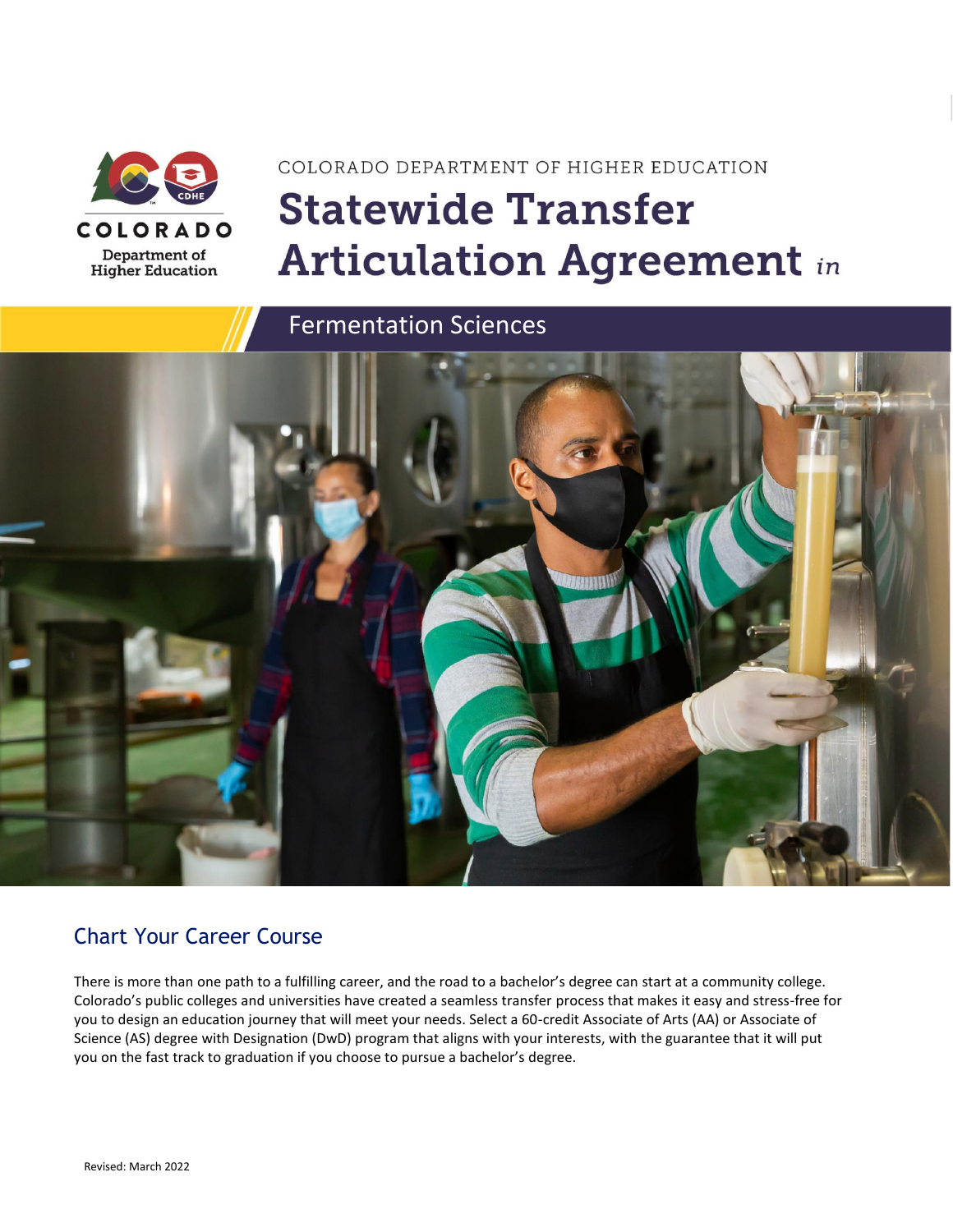### Introduction

To experience the rapidly growing brewing industry, all you need to do is look around. Microbreweries and wineries are popping up in cities all across the country. While beer, wine, and cider are mainstays of this flourishing business, experts in the field of fermentation are applying their skills to more than just beverages. With an increased focus on the health benefits of fermented food items, which include kombucha, yogurt, cheese, and bread, the market for these popular products is also on the rise. If brewing is an interest, a degree in fermentation sciences will give you the knowledge necessary to turn your hobby into a career as a brewer, food microbiologist, quality control analyst, or entrepreneur.

In an associate program in Fermentation Sciences, you will understand the biological and chemical processes involved in food and beverage fermentation. This degree is transferable to universities offering a bachelor's degree in Fermentation Science and Technology.

The first year of a Fermentation Sciences program will include math and English courses to meet general education requirements. The completion of introductory math and English courses in your first year is proven to greatly increase the likelihood of crossing the graduation stage, boosting your momentum along the academic pathway you select. Other general education courses on your pathway will cover topics in Arts and Humanities, History, Social and Behavioral Sciences, and Natural and Physical Sciences.

Program-specific courses may begin as soon as your first semester. These courses will become more advanced as you move along your degree pathway. Through this sequence of courses, your knowledge of fermented foods and beverages, nutrition, and contamination will grow and deepen. Coursework will include General College Microbiology, Craft Beer Brewing, Wine Fundamentals, and Fermented Food Sciences. After completing a 60-credit associate degree, your degree pathway can continue with guaranteed transfer to a college that offers bachelor's degrees.

#### **Degree Pathway Knowledge & Skills**

- Chemistry
- **Biology**
- Food and beverage production
- **Nutrition**
- Food safety
- Quality control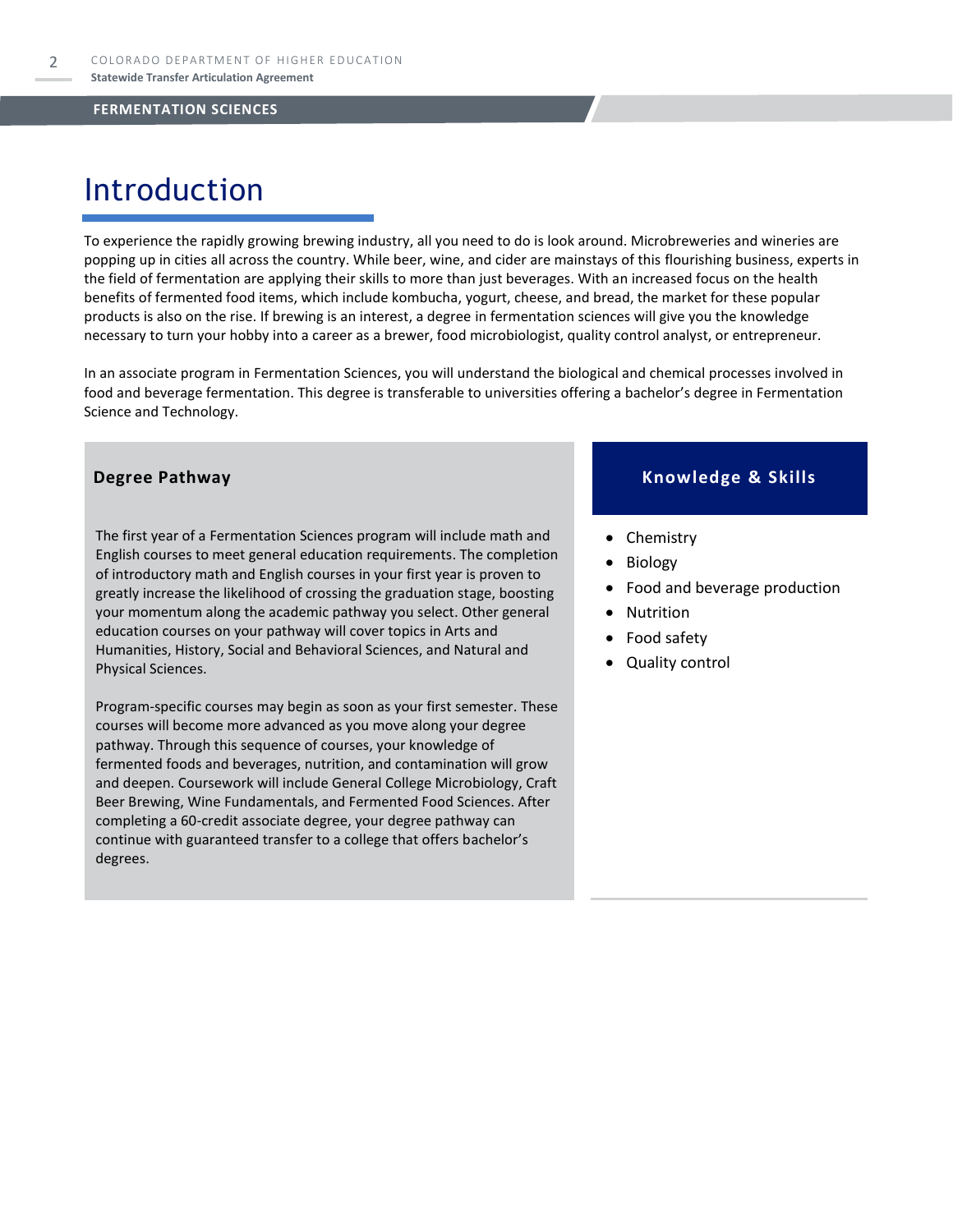# Participating Institutions

#### **Earn an Associate Degree with Designation (DwD)**

*From one of these Colorado public community/junior colleges*

**Arapahoe Community College** [A.S. Fermentation Sciences]

**Community College of Denver** [A.S. Fermentation Sciences]

**Front Range Community College** [A.S. Fermentation Sciences] **Northeastern Junior College** [A.S. Fermentation Sciences]

### **Earn a Bachelor's Degree**

*From this Colorado public four-year institution*

**Colorado State University-Ft Collins**  [B.S. Fermentation Science and Technology]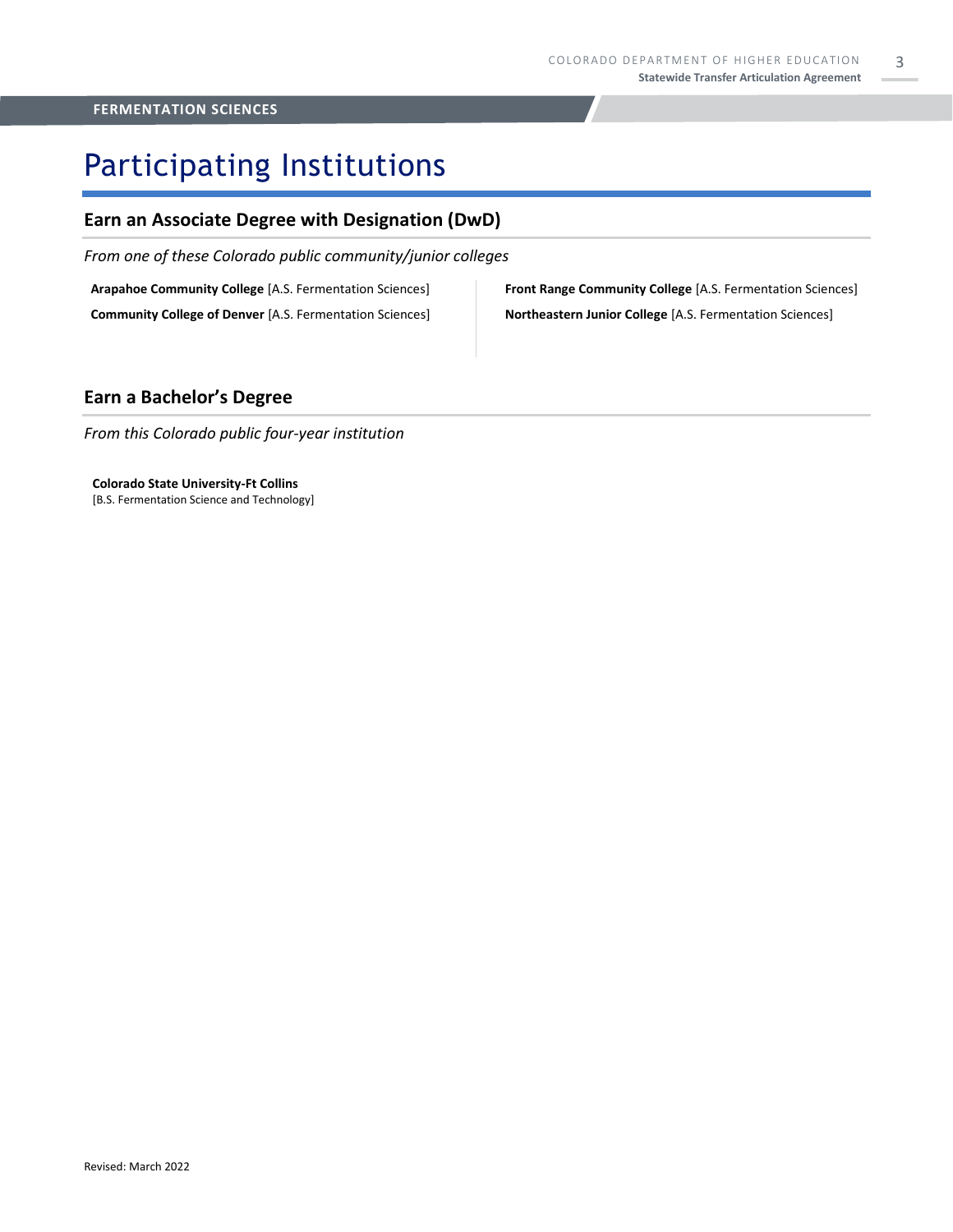# Prescribed Curriculum

### FERMENTATION SCIENCES

| Required Courses that Fulfill General Education Requirements<br><b>38 CREDIT HOURS</b> |                               |                                                                                      |                                                                                                                                                                       |  |  |
|----------------------------------------------------------------------------------------|-------------------------------|--------------------------------------------------------------------------------------|-----------------------------------------------------------------------------------------------------------------------------------------------------------------------|--|--|
|                                                                                        | <b>Credit</b><br><b>Hours</b> | <b>Community College</b><br>Course No.                                               | <b>Course Title or Category</b>                                                                                                                                       |  |  |
| (Written)<br>Communication                                                             | 6                             | ENG 121/1021 and<br>ENG 122/1022<br><b>OR</b><br>ENG 122/1022 and a<br>GT-CO3 course | English Composition I (GT-CO1) and English Composition II (GT-<br><b>CO2) OR</b><br>English Composition II (GT-CO2) and a GT Pathways-approved CO3<br>course (GT-CO3) |  |  |
| <b>Oral Communication</b>                                                              | 3                             | COM 115/1150                                                                         | <b>Public Speaking</b>                                                                                                                                                |  |  |
| <b>Mathematics</b>                                                                     | 4                             | MAT 121/1340                                                                         | College Algebra (GT-MA1)                                                                                                                                              |  |  |
| <b>Arts &amp; Humanities</b>                                                           | 6                             |                                                                                      | Two GT Pathways Arts & Humanities courses<br><b>(GT-AH1, GT- AH2, GT-AH3, GT-AH4)</b>                                                                                 |  |  |
| <b>History</b>                                                                         | 3                             |                                                                                      | One GT Pathways History course (GT-HI1)                                                                                                                               |  |  |
| Social &                                                                               | 3                             | SOC 101/1001                                                                         | Introduction to Sociology (GT-SS3)                                                                                                                                    |  |  |
| <b>Behavioral Sciences</b>                                                             | 3                             |                                                                                      | One GT-SS1 or GT-SS2 course                                                                                                                                           |  |  |
| Natural &                                                                              | 5                             | BIO 111/1111                                                                         | General College Biology I with lab (GT-SC1)                                                                                                                           |  |  |
| <b>Physical Sciences</b>                                                               | 5                             | CHE 101/1011                                                                         | Introduction to Chemistry I with lab (GT-SC1)                                                                                                                         |  |  |

| <b>Additional Required Courses</b>                               |                               |                 |                                                | <b>21 CREDIT HOURS</b> |
|------------------------------------------------------------------|-------------------------------|-----------------|------------------------------------------------|------------------------|
|                                                                  | <b>Credit</b><br><b>Hours</b> | Course No.      | <b>Course Title</b>                            |                        |
|                                                                  | 5.                            | BIO 208/2108    | General College Microbiology with lab (GT-SC1) |                        |
|                                                                  | 3                             | CIS 118/1018 OR | Introduction to PC Applications OR             |                        |
|                                                                  |                               | CIS 115/1015    | Introduction to Computer Information Systems   |                        |
|                                                                  | 5.                            | PHY 111/1111    | Physics: Algebra-Based I with lab (GT-SC1)     |                        |
| Choose a total of 8 credits of FER elective from the list below: |                               |                 |                                                |                        |
| 4                                                                |                               | FER 101/1001    | <b>Craft Beer Brewing</b>                      |                        |
|                                                                  | 4                             | FER 201/2001    | Wine Fundamentals                              |                        |
|                                                                  | 4                             | FER 203/2003    | <b>Fermented Food Sciences</b>                 |                        |
| Recommended Electives (if needed)                                |                               |                 |                                                | 1 credit hour          |

Total **60** CREDIT HOURS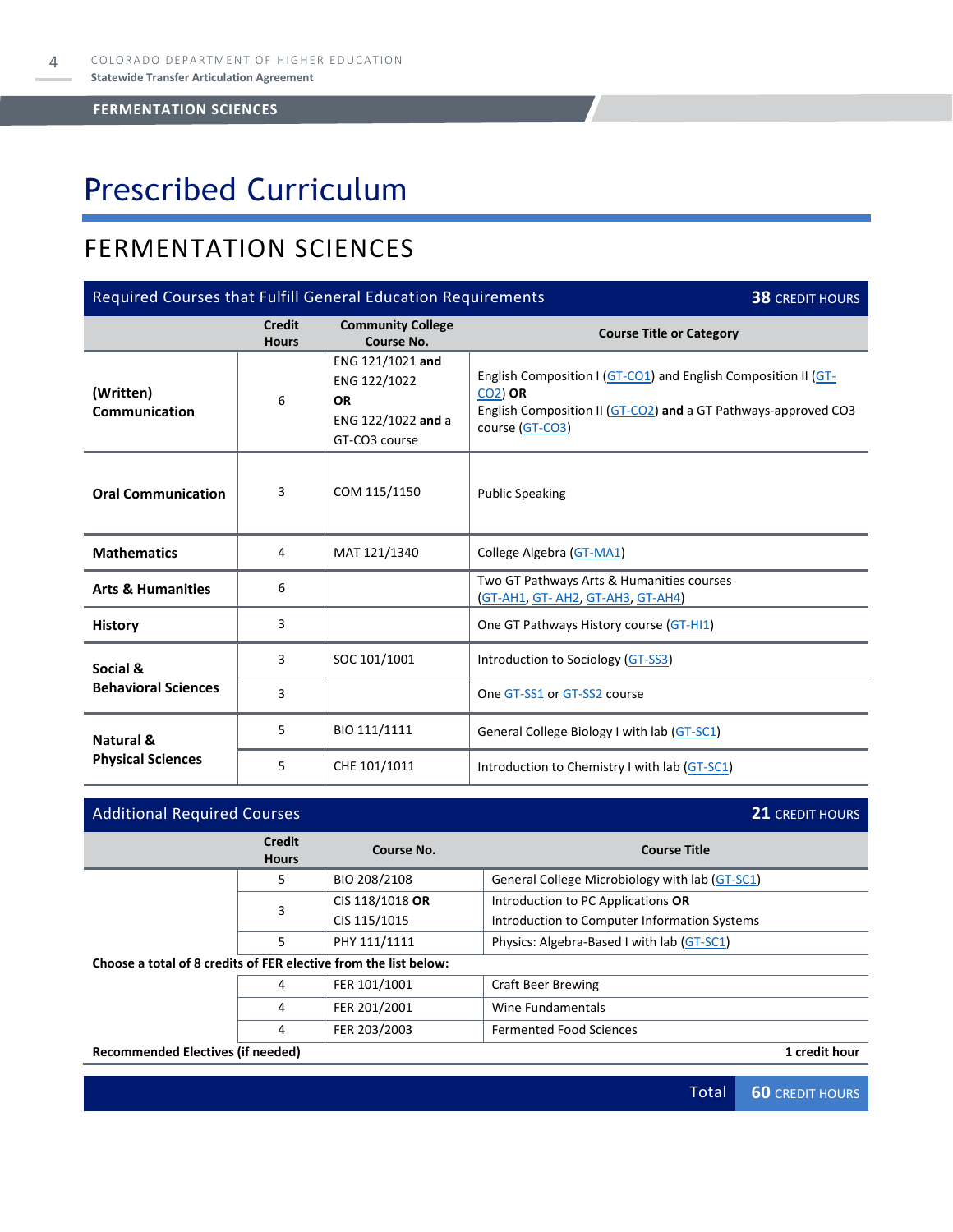# Course Planner

### FERMENTATION SCIENCES DEGREE PLAN

#### STUDENT NAME

| Institution:                   |                   |                     |                     |                  |  |
|--------------------------------|-------------------|---------------------|---------------------|------------------|--|
| Semester                       | <b>Course No.</b> | <b>Course Title</b> | <b>Credit Hours</b> | <b>Completed</b> |  |
|                                |                   |                     |                     |                  |  |
|                                |                   |                     |                     |                  |  |
|                                |                   |                     |                     |                  |  |
|                                |                   |                     |                     |                  |  |
|                                |                   |                     |                     |                  |  |
|                                |                   |                     |                     |                  |  |
| <b>Total Credits Completed</b> |                   |                     |                     |                  |  |

| Institution:                   |                   |                     |                     |                  |  |
|--------------------------------|-------------------|---------------------|---------------------|------------------|--|
| Semester                       | <b>Course No.</b> | <b>Course Title</b> | <b>Credit Hours</b> | <b>Completed</b> |  |
|                                |                   |                     |                     |                  |  |
|                                |                   |                     |                     |                  |  |
|                                |                   |                     |                     |                  |  |
|                                |                   |                     |                     |                  |  |
|                                |                   |                     |                     |                  |  |
|                                |                   |                     |                     |                  |  |
| <b>Total Credits Completed</b> |                   |                     |                     |                  |  |

| Institution:                   |                   |                     |                     |                  |  |
|--------------------------------|-------------------|---------------------|---------------------|------------------|--|
| Semester                       | <b>Course No.</b> | <b>Course Title</b> | <b>Credit Hours</b> | <b>Completed</b> |  |
|                                |                   |                     |                     |                  |  |
|                                |                   |                     |                     |                  |  |
|                                |                   |                     |                     |                  |  |
|                                |                   |                     |                     |                  |  |
|                                |                   |                     |                     |                  |  |
|                                |                   |                     |                     |                  |  |
| <b>Total Credits Completed</b> |                   |                     |                     |                  |  |

| Institution:            |                   |                     |                     |                  |  |
|-------------------------|-------------------|---------------------|---------------------|------------------|--|
| Semester                | <b>Course No.</b> | <b>Course Title</b> | <b>Credit Hours</b> | <b>Completed</b> |  |
|                         |                   |                     |                     |                  |  |
|                         |                   |                     |                     |                  |  |
|                         |                   |                     |                     |                  |  |
|                         |                   |                     |                     |                  |  |
|                         |                   |                     |                     |                  |  |
|                         |                   |                     |                     |                  |  |
| Total Credits Completed |                   |                     |                     |                  |  |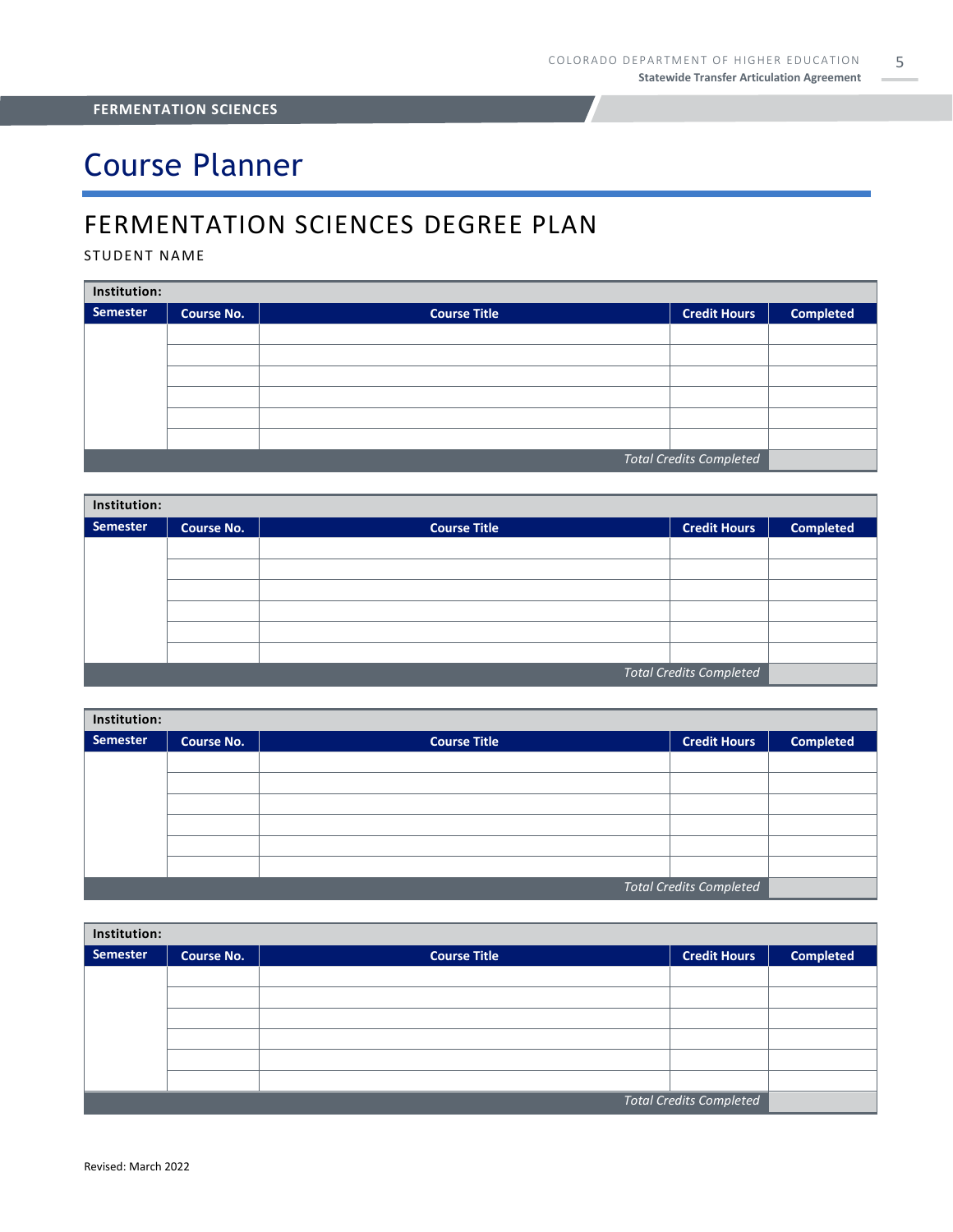### Contractual Language

#### **INTRODUCTION**

A statewide transfer articulation agreement identifies the community college courses students need to take in order to graduate from a community college with a 60-credit Associate of Arts (AA) or Associate of Science (AS) degree with designation (DwD). Students are responsible for informing the admissions counselor or transfer advisor at their receiving four-year institution that they are completing a DwD.

It is important for students to understand that completion of an AA or AS degree within two years requires them to complete an average of 15 credits per semester (or 30 credits per year). Also, research shows that students who take classes in their major area within their first 30 credit hours are more likely to persist and graduate.

The guarantees and limitations below describe the minimum requirements to which all participating institutions have agreed. Students who believe an institution is not meeting the guarantees described below can file a complaint with the [CDHE.](https://highered.colorado.gov/filing-student-complaint)

#### **GUARANTEES**

Students who complete a DwD pursuant to the prescribed curriculum in this statewide transfer articulation agreement **and** pass all 60 credits with a C- or higher **and** are admitted to the receiving institution's corresponding degree program (see cover page) are guaranteed the following:

- 1. Junior standing with no more than 60 remaining credits to meet the graduation requirements for the baccalaureate degree program covered by this articulation agreement.
- 2. Completion of the receiving institution's lower division general education requirements as defined by the GT Pathways curriculum.
- 3. The same graduation requirements as students who begin and complete this degree program at the four-year institution.
- 4. Admission to all Colorado public baccalaureate awarding institutions (*except* Colorado School of Mines) is guaranteed to applicants who have completed any AA or AS degree from a Colorado public two-year institution after high school graduation, provided certain requirements are met. To see these requirements, please refer to the Colorado Commission on Higher Education's Admissions [Standards Policy](https://highered.colorado.gov/sites/highered/files/2020-03/i-partf_0.pdf), section titled "Guaranteed Transfer Admissions" [here.](https://highered.colorado.gov/educators/policy-funding/cche-policies-procedures) Please note: Students transferring to a University of Colorado institution (Boulder, Colorado Springs, Denver) must satisfy the CU System's MAPS (Minimum Academic Preparation Standards) requirement.
- 5. Per the Commission's [Prior Learning Assessment](https://highered.colorado.gov/sites/highered/files/2020-03/i-partx.pdf) policy, section 2.07, and pursuant to Colorado Revised Statutes §23-1-108 (7)(b)(II)(A), "a state institution of higher education that admits as a junior a student who holds an associate of arts degree, associate of applied science degree, or associate of science degree that is the subject of a statewide degree transfer agreement shall not require the student to complete any additional courses to fulfill general education requirements", and that the receiving institution of higher education is responsible for the total cost of tuition "for any credit hours that exceed the total credit hours required for a native student or that extend the total time to receive the degree beyond that required for a native student".
- 6. The Commission's Prior Learning Assessment policy also states "every Colorado public institution of higher education shall accept in transfer from within the institution and from other state institutions of higher education prior learning assessment credit awarded for GT Pathways requirements" (section 3.01), and "Colorado public institutions of higher education shall not prohibit students from meeting general education/GT Pathways requirements with prior learning assessment credit" (section 3.02).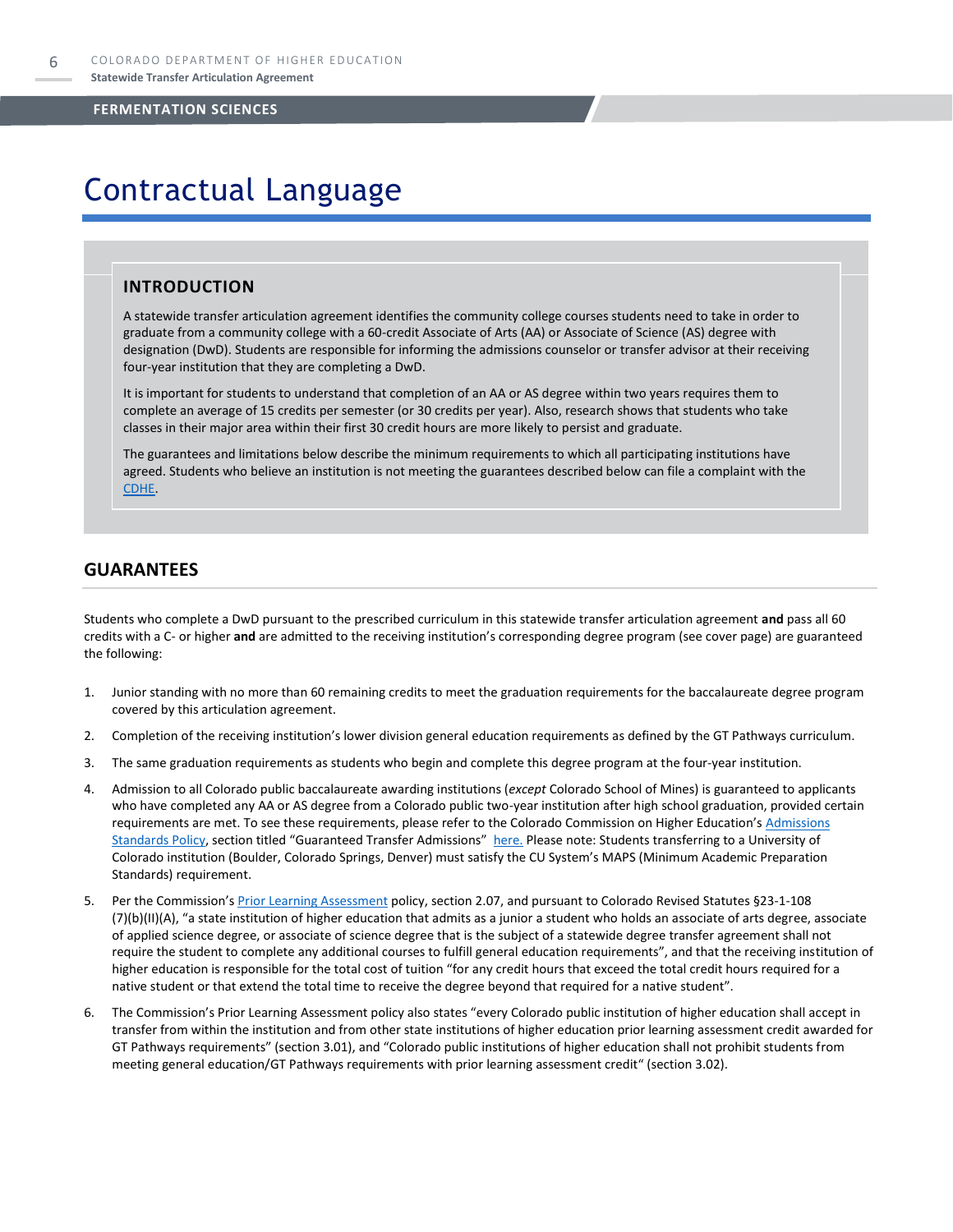#### **LIMITATIONS**

- 1. Students must meet all admission and application requirements at the receiving institution including the submission of all required documentation by stated deadlines. Students are advised to consult with the Office of Admissions at the institution to which they intend to transfer.
- 2. Only courses with grades of C- or higher are guaranteed to transfer.
- 3. Admission to a receiving institution does not guarantee enrollment in a specific degree program. Some programs at receiving institutions have controlled entry due either to space limitations or academic requirements.
- 4. The credit and course transfer guarantees described in this agreement apply to the specific degree programs covered by this agreement (see cover page). If the student changes majors, receiving institutions will evaluate application of the courses designated in this agreement to other degree programs on a course-by-course basis.
- 5. Students are allowed to use credits awarded by exam, such as AP (Advanced Placement) and IB (International Baccalaureate), as long as those exams are listed on the exam table[s here,](https://highered.colorado.gov/get-credit-for-what-you-already-know) or may use challenge exams to fulfill GT Pathways requirements (not necessarily major requirements) and those credits are guaranteed to transfer and apply to GT Pathways requirements at the receiving institution per the Colorado Commission on Higher Education's Policy I, X: Prior Learning Assessment. See the [entire policy](https://highered.colorado.gov/sites/highered/files/2020-03/i-partx.pdf) for more information.
- 6. The receiving institution shall accept all applicable credits earned within ten years of transfer to the receiving institution. Credits earned more than ten years earlier will be evaluated on a course-by-course basis.
- 7. All the courses a student needs to take in the associate degree program covered by this statewide transfer articulation agreement are listed in the prescribed curriculum. Course substitutions are allowed as long as the student and both the sending and receiving institutions agree to the substitution; such agreement should be documented in writing and the student should keep a copy until the baccalaureate degree is conferred. Note that if students substitute a course, then this is no longer a statewide agreement and some of the guarantees are only for the receiving institution that agreed to the substitution. **Any additional courses taken in the discipline covered by this agreement might not count toward the requirements of the major at the receiving institution.** Students can avoid this problem by taking no more courses in the discipline beyond those identified in the prescribed curriculum. STUDENTS SHOULD CONSULT THE PROGRAM ADVISOR AT THE RECEIVING INSTITUTION FOR GUIDANCE. Any advisement from an academic advisor should be obtained IN WRITING.
- 8. Students seeking K-12 teacher licensure may not use this agreement because teacher preparation programs have different requirements for educator licensure.

*Because of the limitations above, students must consult with the Office of Admissions at the institution to which they are transferring.*

#### **Addendum to Agreement**

Students who do not complete an AA/AS degree can use the prescribed curriculum in a statewide transfer articulation agreement as a common advising guide for transfer to all public institutions that offer the designated bachelor's degree program. Please note the following:

- 1. Students are guaranteed application of general education courses completed with a C- or higher in the prescribed curriculum in this agreement up to the established maximum in each GT Pathways content area.
- 2. Except in special cases (e.g., the partial completion of a required sequence of courses or variation in the number of credit hours institutions award for course equivalents), students can expect that courses specified within the prescribed curriculum in this agreement, successfully completed with a C- or higher, will fulfill the relevant course requirements in the designated major.
- 3. Receiving institutions will evaluate all courses other than those specified in this agreement on a course-by-course basis.

Students transferring without a completed AA/AS degree must consult with the Office of Admissions at the institution to which they are transferring to review the issues identified above, and to make sure they meet all admission and application requirements at the receiving institution, including the submission of all required documentation by stated deadlines.

This agreement will be reviewed by disciplinary faculty no less frequently than every five years. *The agreement will remain in force until such time as it is formally modified or terminated.*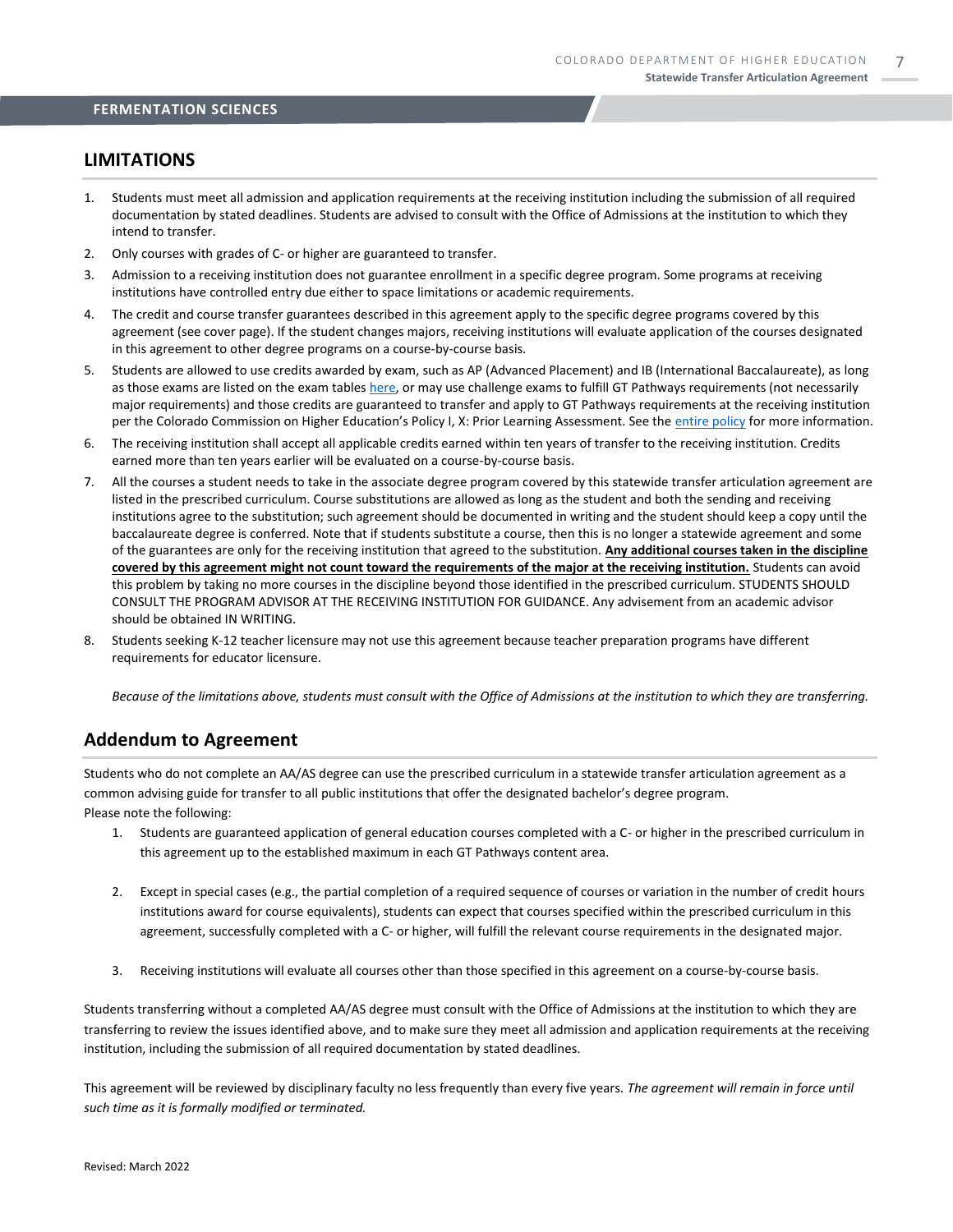The Department of Higher Education – in consultation with the General Education Council – may make minor technical changes to this agreement on behalf of participating institutions. The most current version of the agreement can be found on the [CDHE website.](https://highered.colorado.gov/transfer-degrees) Institutions that wish to join or withdraw from this agreement should consult the Division of Academic Affairs at the Colorado Department of Higher Education. Terms and processes are outlined in the Commission's policy on Statewide Transfer and GT Pathways, available at the [CDHE website.](https://highered.colorado.gov/educators/policy-funding/general-education-ge-council/gtpathways/transfer-agreements)

A paper or hard copy of this document may not be the most current version of the agreement—check th[e website](https://highered.colorado.gov/transfer-degrees) of the Colorado Department of Higher Education for the most current version.

*Signatures from institutional/system Chief Academic Officers for all participating institutions, as listed on the cover page, have signed this agreement. Signatures of Chief Academic Officers, who possess or have been delegated authority to enter into this agreement on behalf of their institution or institutions (in some cases by the institutional or system governing board), are on file in the Division of Academic Affairs at the Colorado Department of Higher Education.*